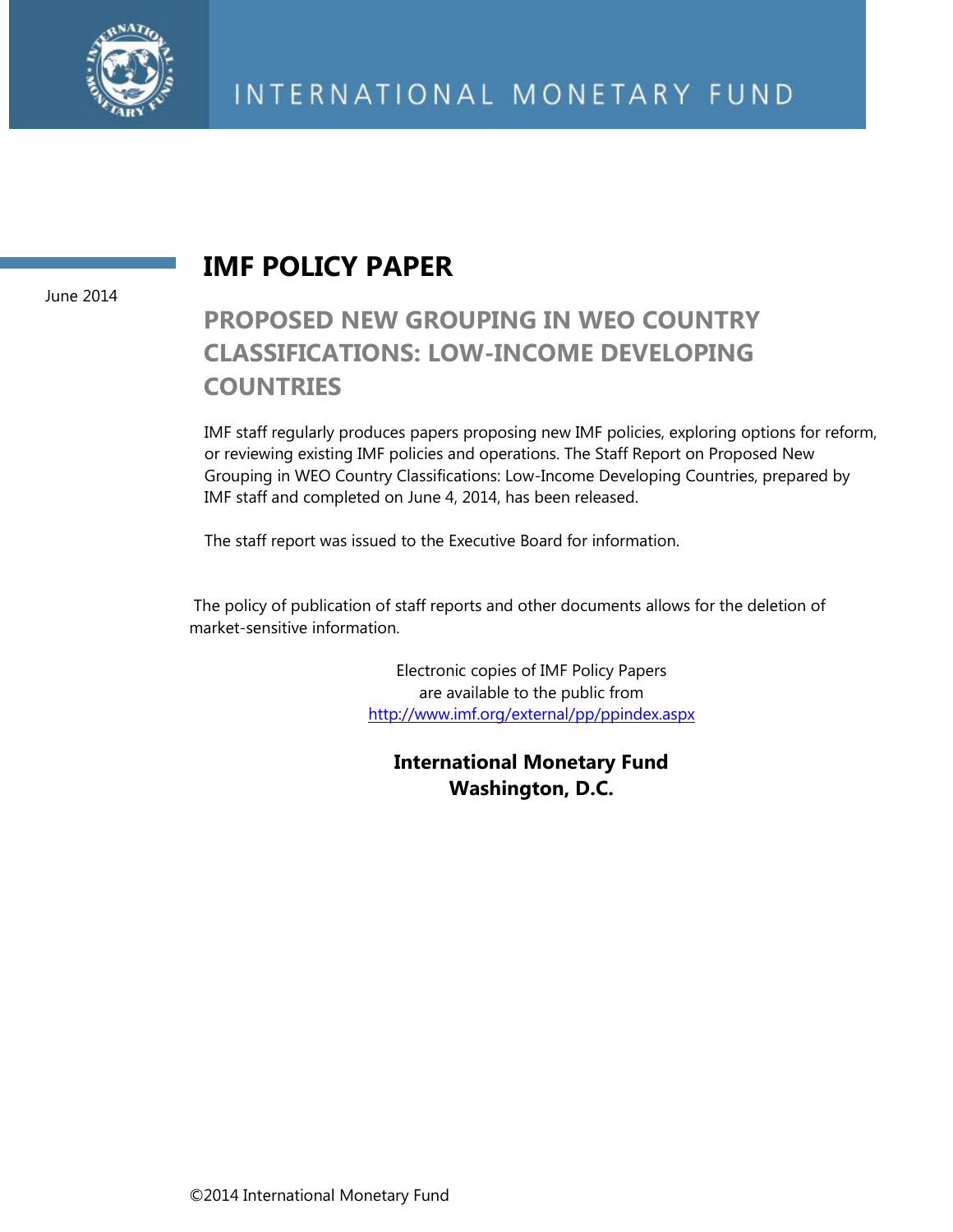

June 3, 2014

#### **PROPOSED NEW GROUPING IN WEO COUNTRY CLASSIFICATIONS: LOW INCOME DEVELOPING COUNTRIES**

| Approved By<br><b>Siddharth Tiwari</b> | Prepared by SPR in collaboration with RES                                                                                                                                                                                            |   |  |  |  |
|----------------------------------------|--------------------------------------------------------------------------------------------------------------------------------------------------------------------------------------------------------------------------------------|---|--|--|--|
| <b>CONTENTS</b>                        |                                                                                                                                                                                                                                      |   |  |  |  |
|                                        |                                                                                                                                                                                                                                      |   |  |  |  |
|                                        |                                                                                                                                                                                                                                      |   |  |  |  |
|                                        |                                                                                                                                                                                                                                      |   |  |  |  |
|                                        | <b>CONCLUSION EXECUTIVE IN A REPORT OF A REPORT OF A REPORT OF A REPORT OF A REPORT OF A REPORT OF A REPORT OF A REPORT OF A REPORT OF A REPORT OF A REPORT OF A REPORT OF A REPORT OF A REPORT OF A REPORT OF A REPORT OF A REP</b> |   |  |  |  |
| <b>TABLES</b>                          |                                                                                                                                                                                                                                      |   |  |  |  |
|                                        |                                                                                                                                                                                                                                      |   |  |  |  |
| Capita Income Level                    | 2. Selected IMF Member Countries Ranked from Highest to Lowest per                                                                                                                                                                   | 6 |  |  |  |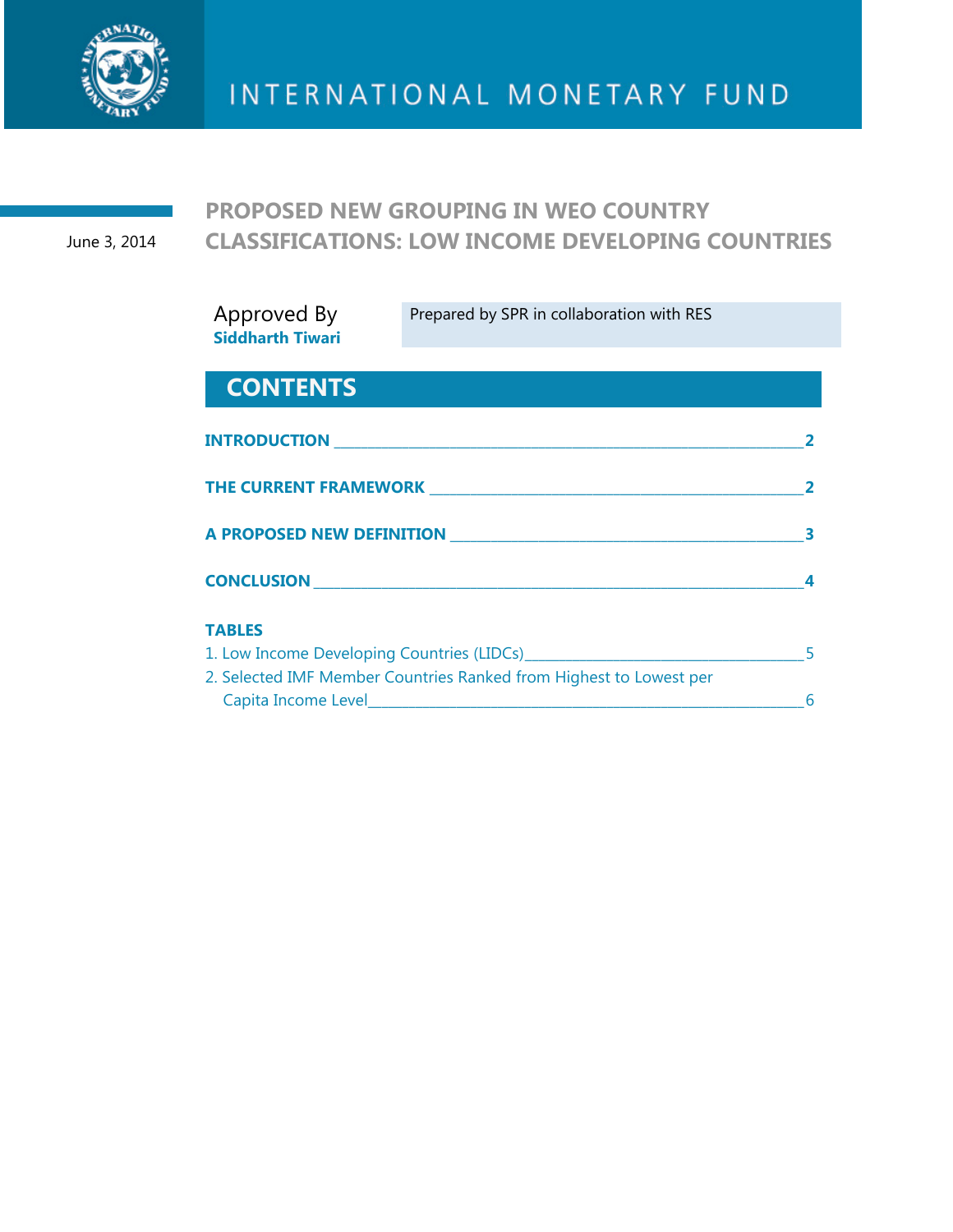## **INTRODUCTION**

**1.** This note develops a definition of a new category of countries (*Low Income Developing Countries* (acronym: LIDCs)) that can be deployed to (a) facilitate enhanced coverage of low income country issues in the Fund's flagship products and (b) serve as a standardized definition of the "low income country" universe in staff analytical work.<sup>1</sup> While use of the proposed definition in analytical work would be encouraged, it would not be required.

## **THE CURRENT FRAMEWORK**

**2.** The WEO country classification system designates 34 member countries as advanced countries; the remaining 154 member countries are labeled "Emerging Markets and Developing Economies" (EMDEs). The EMDE category is not formally broken down into sub-groups of emerging markets (EMs) and non-EMs, although there is significant text discussion of the EM category and generally recognized EMs (e.g., the BRICS).

**3.** Some 73 EMDEs are eligible for concessional financial assistance from the Fund via the PRGT;<sup>2</sup> PRGT-eligible countries are often viewed as being synonymous with the category "Low Income Countries" (LICs). But the special treatment of small and/or vulnerable states in determining PRGT-eligibility ensures that: (a) one fifth of the PRGT-eligible countries have income levels above (and often far above) the standard income level set for graduation from the PRGT $<sup>3</sup>$  and (b) the</sup> PRGT-eligible grouping includes a disproportionately large number of small states, $4$  which is problematic when analytical insights regarding low income countries as a grouping are derived from the behavior of medians or un-weighted averages or from cross-country regression analysis across the set of PRGT-eligible countries.

-

 $^1$  Inclusion or exclusion from this category does not in any way affect the eligibility of a country to access resources from the Poverty Reduction and Growth Trust, nor does it have any implications for treatment of countries using Fund facilities for PRGT-eligible countries.

 $2$  The list of 73 countries excludes Georgia (which graduated from PRGT-eligibility in April 2014).

 $3$  We refer here to the income level for graduation for non-small states countries (twice the IDA operational threshold (IDA-OT), which was \$1,195 in 2011); for small states, the income graduation level is thrice the threshold.

 $^4$  In recent Fund analytical work, the category "small states" has referred to countries with a population of less than 1.5 million, excluding (a) those classified as advanced countries in the WEO and (b) three high-income fuel exporters (Bahrain, Brunei Darussalam, and Equatorial Guinea).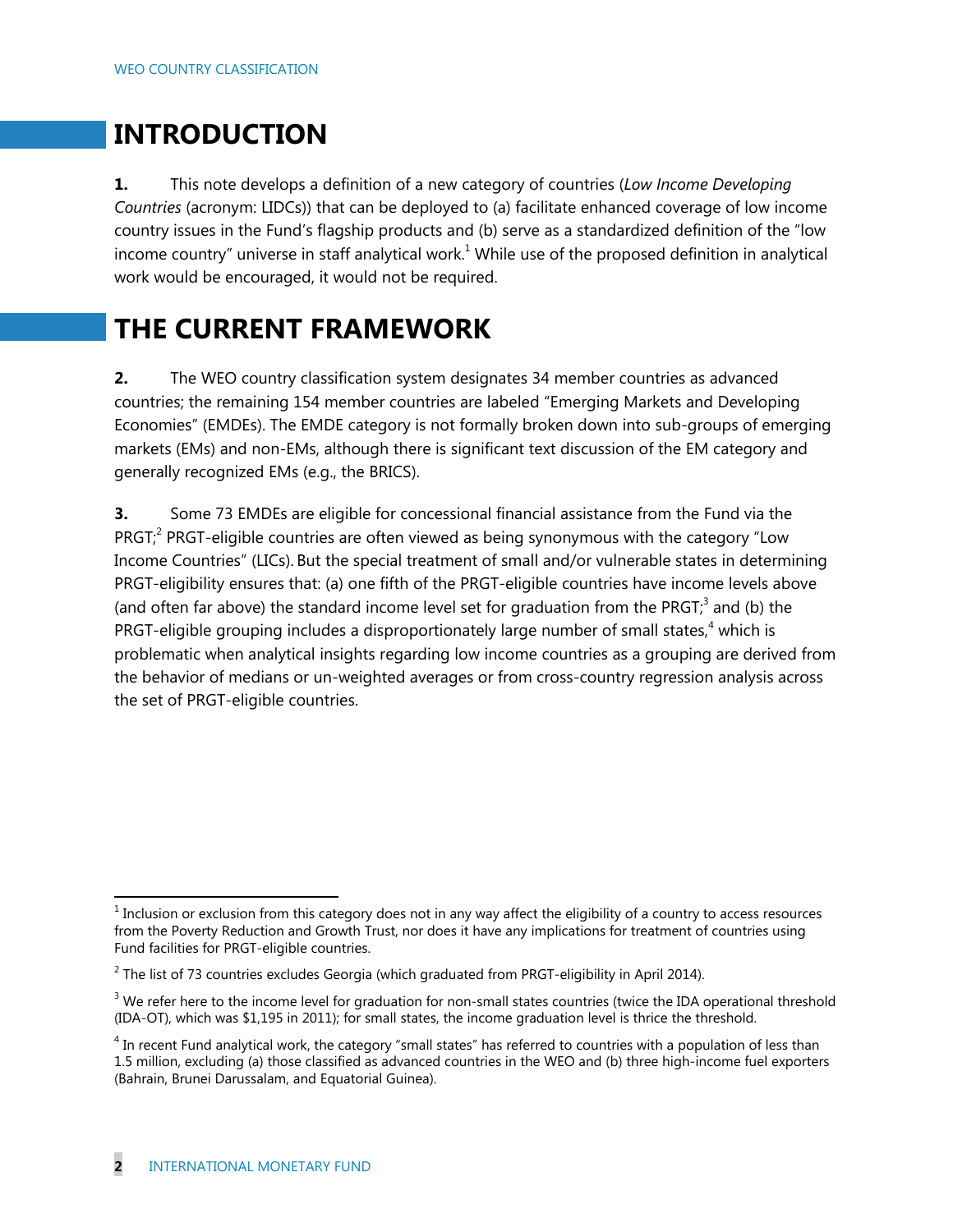## **A PROPOSED NEW DEFINITION**

**4.** We propose here the use of a new category—*Low Income Developing Countries* (LIDCs)—for use in flagship products and in staff analytical work on low income countries.<sup>5</sup> Specifically, LIDCs are those countries (60 in number; Table 1) that:

- 1) were designated PRGT-eligible in the 2013 PRGT eligibility exercise;<sup>6</sup>**and**
- 2) had a level of per capita Gross National Income (GNI) less than the PRGT income graduation level for non-small states (i.e., 2 \* IDA-OT or \$2,390).<sup>7</sup>

**5.** In developing an appropriate specification for LIDCs, the starting point was to choose an initial cut-off income level for defining "low income" status—with the choice made being to use the PRGT income graduation level for non-small states (2 \* IDA-OT). This choice had the merit of being rooted in an important operational concept at the Fund, and also being related in a simple fashion to the IDA cut-off level (a key operational concept at the Bank).

**6.** An alternative choice might have been to adopt the Bank's cut-off level for distinguishing between low income (LIC) and lower middle-income (LMIC) countries—a per capita GNI of \$1,025 as of 2011.<sup>8</sup> This was seen as a less attractive option because it placed countries very similar in developmental terms (e.g., Kenya (LIC) versus Ghana and Zambia (LMIC)) in different categories for no compelling economic reason.<sup>9</sup>

**7.** Three countries that met the income level criterion for categorization as a LIDC are not PRGT-eligible because they were deemed to have significant access to international financial markets—India, Pakistan, and the Philippines. It was decided not to include them in the LIDC grouping, given that they are typically viewed as emerging market economies (EMs), rather than LIDCs, by market analysts.

**8.** Having defined a core group of 60 countries as LIDCs, we then sought to identify countries with income levels above the chosen income cut-off level where key structural characteristics and/or the level of development were "similar" to those of the core LIDC group. The search focused on countries with per capita GNI levels that (a) exceeded the LIDC income cut-off level specified above

-

 $<sup>5</sup>$  It is recognized that there are circumstances (e.g., work on Fund facilities) where the use of an alternative definition</sup> of "low income countries" may be warranted.

 $6$  An exception is made for Zimbabwe, which meets criterion 2 above (an income level below the proposed cut-off level) but is currently not PRGT-eligible because it has outstanding arrears to the PRGT.

<sup>&</sup>lt;sup>7</sup> The latest PRGT eligibility review (in 2013) used GNI data from 2011; GNI is estimated by the World Bank using the Bank's Atlas method. The IDA operational threshold was introduced in 1988 and is updated annually.

<sup>8</sup> This is the approach adopted in AFR's *Regional Economic Outlook; sub-Saharan Africa* (SSA).

 $9$  It is worth noting that weaknesses in national account methodologies undermine the reliability of estimated income differentials across a range of SSA countries in the neighborhood of the LIC-LMIC threshold.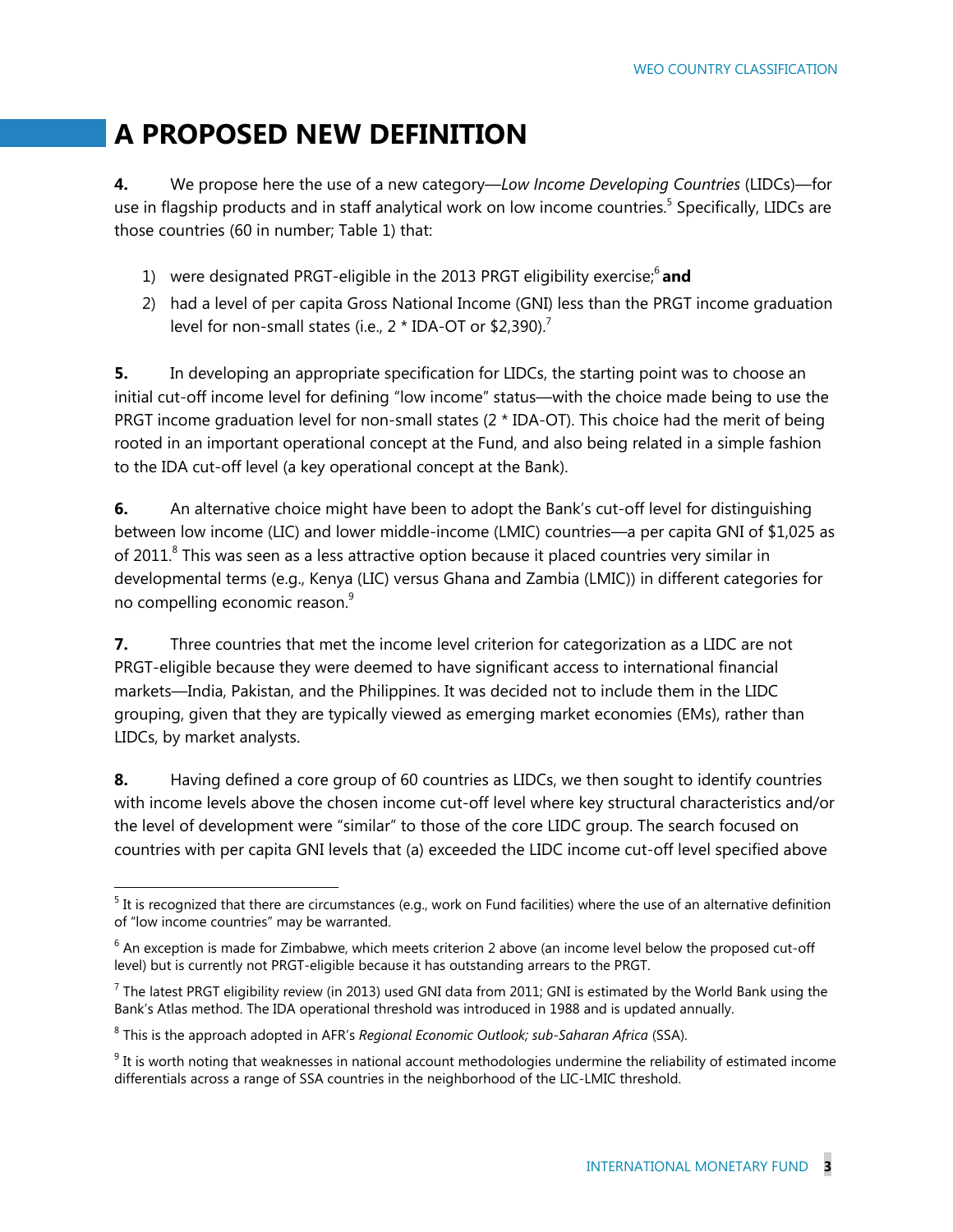(2 \* IDA-OT) and (b) was less than the income level that the Bank uses to distinguish between lower middle-income (LMIC) and upper middle-income (UMIC) countries (\$4,035 in 2011).

**9.** It is insightful to breakdown this set of 23 countries into three subgroups: (1) PRGT-eligible countries, (2) countries that had been, but no longer were, PRGT-eligible, and (3) others (see Table 2). Selected economic development indicators—poverty rate,<sup>10</sup> life expectancy at birth, the share of agriculture in GDP, the share of agricultural employment in total employment, and domestic credit to the private sector relative to GDP—were used to compare the developmental characteristics of these 23 countries with those of a) **the control group of LIDCs** and b) **a control group of EMs** (specifically, all EMDEs with income levels above the LIDC cut-off level, excluding these 23 cases).

**10.** Consider first the 16 non-PRGT eligible countries (subgroups (2) and (3)). In general, the selected development indicators for these countries much more closely approximated those in the EM control group than the corresponding average levels in the LIDC group: only in the case of Angola did the high poverty rate and low life expectancy make it appear more like an LIDC than an  $EM<sup>11</sup>$ 

**11.** Consider now the situation of the 7 PRGT-eligible countries (subgroup (1)), all small states. Comparison of the development indicators for these countries with those of the EM and LIDC groups suggested that these countries had much more "in common" with the EM group than with LIDCs: thus average life expectancy and credit/GDP ratios for these 7 countries are 70 years and 40 percent, compared with 60 years and 23 percent, respectively, for the LIDC group, and 72 years and 53 percent, respectively, for the EM group.

# **CONCLUSION**

**12.** In conclusion, the one country whose income level exceeded the chosen LIDC income cutoff level that had important LIDC-like development characteristics was Angola, where the legacy of civil war and the dominant role of oil have produced a sharp dichotomy between income level and key development indicators.

**13.** It was decided, for simplicity and convenience, that Angola would not be included in the LIDC grouping—which would then remain as the group of 60 countries identified on the basis of the two criteria specified on page 3 above. The membership of the LIDC grouping will be reexamined on a regular basis, based on the evolution of income levels and the conclusions of PRGT-eligibility reviews.

<sup>-</sup><sup>10</sup> All indicators come from World Development Indicators (latest available year after 2002). The poverty rate is the share of the population living on less than US\$1.25 a day (in purchasing power parities at 2005 prices).

 $11$  Angola's poverty rate is 43 percent compared to an average of 40 percent in the LIDC group; life expectancy is 51 years compared to an average of 60 years in the LIDC group.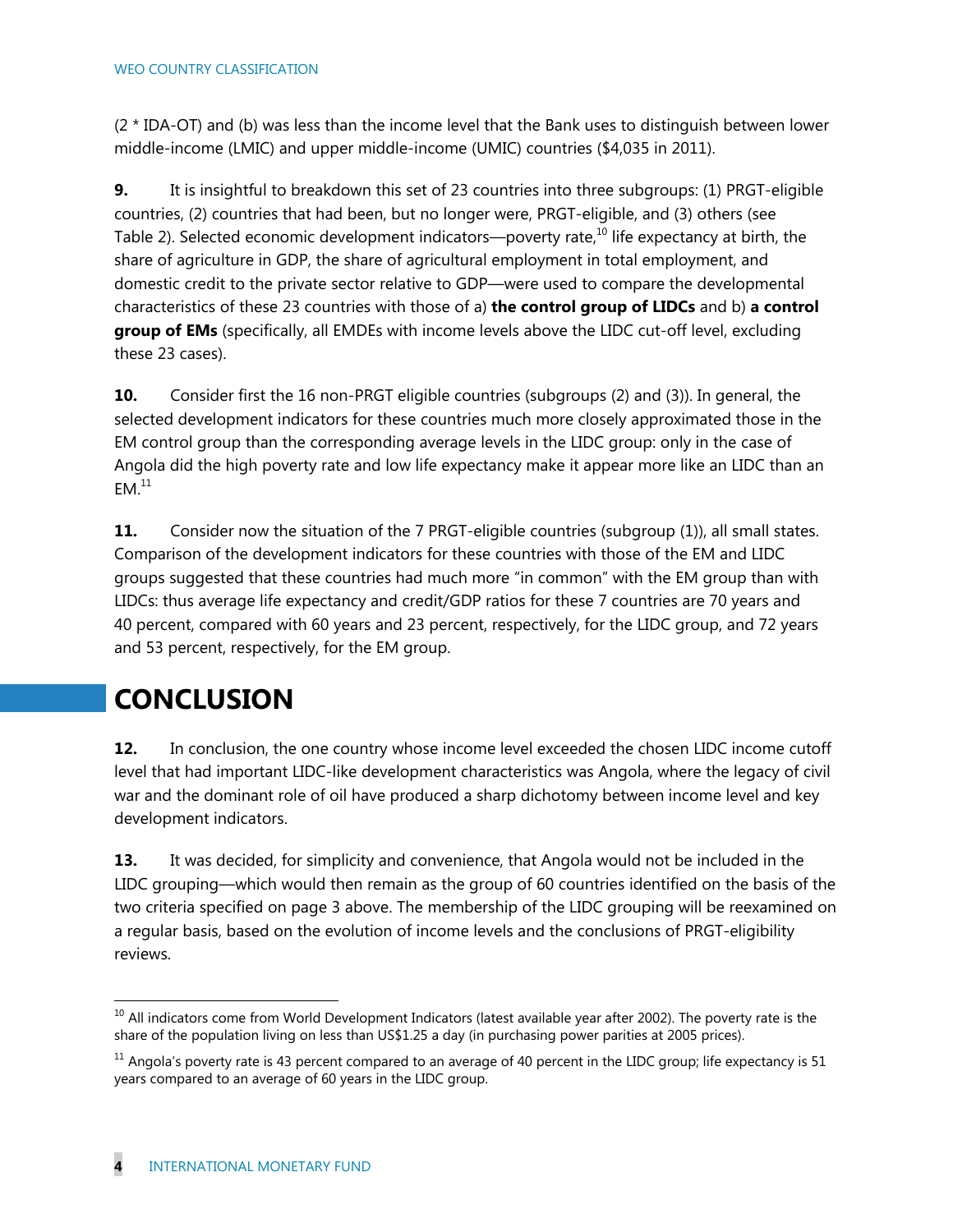|              | Table 1. Low Income Developing Countries (LIDCs) <sup>1</sup> |                                  |    |       |                               |  |
|--------------|---------------------------------------------------------------|----------------------------------|----|-------|-------------------------------|--|
| $\mathbf{1}$ | \$2,340                                                       | Mongolia                         | 31 | \$780 | Tajikistan                    |  |
| 2            | \$2,210                                                       | Bhutan                           | 32 | \$770 | Bangladesh                    |  |
| 3            | \$2,200                                                       | Congo, Republic of               | 33 | \$770 | Myanmar                       |  |
| 4            | \$2,150                                                       | Moldova                          | 34 | \$720 | Benin                         |  |
| 5            | \$2,060                                                       | Kiribati                         | 35 | \$700 | Haiti                         |  |
| 6            | \$2,010                                                       | Honduras                         | 36 | \$690 | Chad                          |  |
| 7            | \$1,960                                                       | Bolivia                          | 37 | \$670 | Mali                          |  |
| 8            | \$1,540                                                       | Nicaragua                        | 38 | \$620 | Burkina Faso                  |  |
| 9            | \$1,500                                                       | Uzbekistan                       | 39 | \$610 | Nepal                         |  |
| 10           | \$1,480                                                       | Papua New Guinea                 | 40 | \$590 | Zimbabwe                      |  |
| 11           | \$1,410                                                       | Ghana                            | 41 | \$570 | Afghanistan                   |  |
| 12           | \$1,320                                                       | Sudan                            | 42 | \$570 | Guinea-Bissau                 |  |
| 13           | \$1,270                                                       | Vietnam                          | 43 | \$560 | Rwanda                        |  |
| 14           | \$1,260                                                       | Nigeria                          | 44 | \$540 | Tanzania                      |  |
| 15           | \$1,250                                                       | Lesotho                          | 45 | \$510 | Gambia, The                   |  |
| 16           | \$1,240                                                       | São Tomé and Príncipe            | 46 | \$480 | Central African Republic      |  |
| 17           | \$1,210                                                       | South Sudan                      | 47 | \$480 | Sierra Leone                  |  |
| 18           | \$1,180                                                       | Zambia                           | 48 | \$470 | Togo                          |  |
| 19           | \$1,140                                                       | Cameroon                         | 49 | \$470 | Uganda                        |  |
| $20\,$       | \$1,140                                                       | Côte d'Ivoire                    | 50 | \$450 | Mozambique                    |  |
| 21           | \$1,120                                                       | Solomon Islands                  | 51 | \$420 | Madagascar                    |  |
| 22           | \$1,110                                                       | Lao People's Democratic Republic | 52 | \$400 | Guinea                        |  |
| 23           | \$1,110                                                       | Yemen, Republic of               | 53 | \$390 | Eritrea                       |  |
| 24           | \$1,030                                                       | Djibouti                         | 54 | \$380 | Ethiopia                      |  |
| 25           | \$1,030                                                       | Senegal                          | 55 | \$370 | Somalia                       |  |
| 26           | \$980                                                         | Mauritania                       | 56 | \$360 | Malawi                        |  |
| 27           | \$900                                                         | Kyrgyz Republic                  | 57 | \$330 | Liberia                       |  |
| $28\,$       | \$830                                                         | Comoros                          | 58 | \$330 | Niger                         |  |
| 29           | \$800                                                         | Cambodia                         | 59 | \$220 | Burundi                       |  |
| 30           | \$800                                                         | Kenya                            | 60 | \$200 | Congo, Democratic Republic of |  |

Sources: World Development Indicators; and IMF staff estimates.

 Countries that were designated PRGT-eligible in the 2013 PRGT eligibility exercise; **and** had a level of per capita Gross National Income (GNI) less than the PRGT income graduation level for non-small states (i.e., 2 \* IDA-OT or \$2,390).